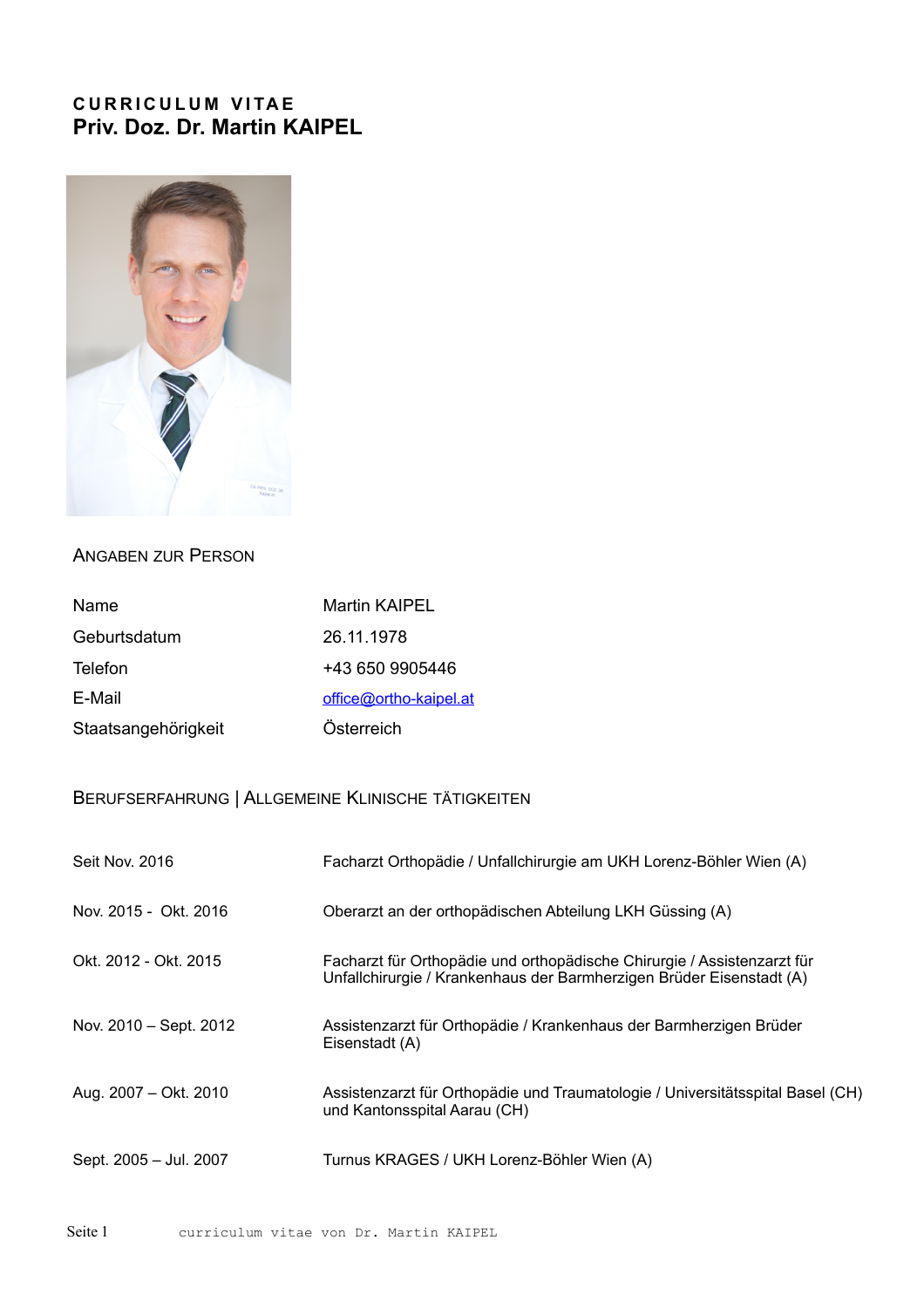#### PUBLIKATIONEN

| Sept. 2008 | Kaipel et al.: "Increased biological half-life of aerosolized liposomal recombinant<br>human Cu/Zn Superoxide Dismutase in pigs" J AEROSOL MED PULM DRUG<br><b>DELIV</b>                           |
|------------|----------------------------------------------------------------------------------------------------------------------------------------------------------------------------------------------------|
| Nov. 2009  | Czura, Schultz, Kaipel et al.: "Vagus nerve stimulation regulates hemostasis in<br>swine" SHOCK                                                                                                    |
| Jan. 2010  | Kaipel et al.: "Double-plate fixation in lateral clavicle fractures - a new strategy"<br>J TRAUMA                                                                                                  |
| Mar. 2010  | Kaipel et al.: "Sex-related outcome differences after arthroscopic shoulder<br>stabilization" ORTHOPEDICS                                                                                          |
| Oct. 2010  | Kaipel et al.: "Metatarsal length does not correlate with maximal peak pressure<br>and maximal force" CLIN ORTHOP RELAT RES                                                                        |
| Apr. 2012  | Kaipel et al.: "BMP-2 but not VEGF or PDGF supports bone healing in an<br>experimental delayed-union rat model" J ORTHOP RES                                                                       |
| Sept. 2012 | Krapf, Kaipel et al.: "Structural and biomechanical characteristics following early<br>mobilization in an Achilles tendon rupture model: operative versus non-<br>operative treatment" ORTHOPEDICS |
| Apr. 2013  | Kaipel et al.: "Femoral rotation in ligament balanced knee arthroplasty - a<br>prospective clinical study" ARTHROPLASTY                                                                            |
| Jan. 2014  | Farr et al.: "Prevalence of osteoarthritis and clinical results after Elmslie-Trillat<br>procedure: a retrospective long-term follow up" INT ORTHOP                                                |
| Feb. 2014  | Feichtinger et al.: "Sonoporation increases therapeutic efficacy of inducible and<br>constitutive BMP 2/7 in vivo gene delivery" HUM GENE THER METHODS                                             |
| Apr. 2014  | Kaipel et al.: "Migration characteristics and early clinical results of a novel-<br>finned press-fit acetabular cup " WIEN KLIN WOCHENSCHR                                                         |
| Aug. 2014  | Schützenberger, Kaipel et al.: "Non-union site debridement increased the<br>efficacy of rhBMP-2 in a rodent model " INJURY                                                                         |
| Oct. 2014  | Farr et al.: "Functional and radiographic consideration of lower limb<br>malalignment in children and adolescents with idiopathic genu valgum"<br>J ORTHOP RES                                     |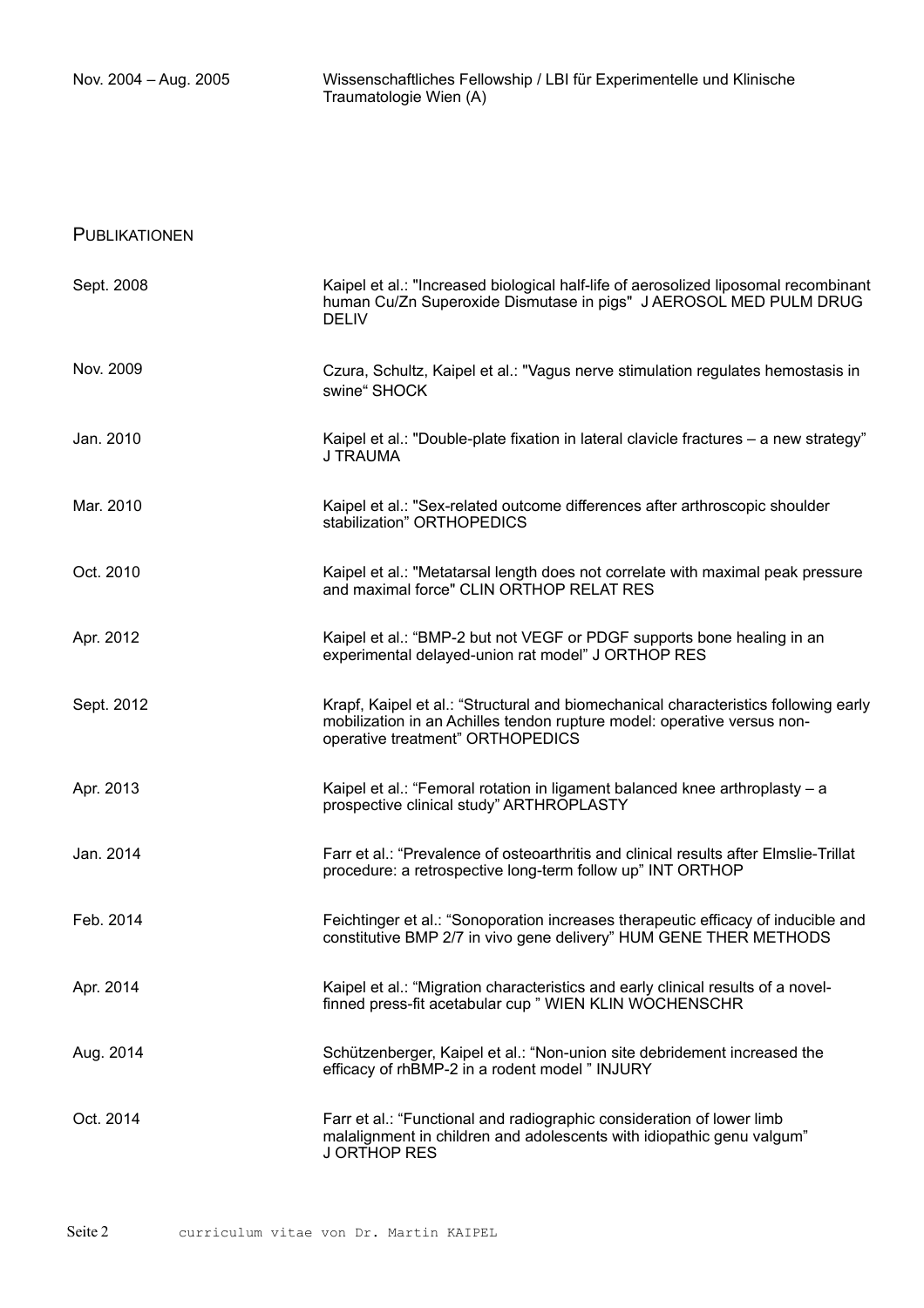| Dez. 2014                                                      | Kaipel et al.: "Evaluation of fibrin-based gene-activated matrices for BMP2/7<br>plasmid codelivery in a rat nonunion model " INT ORTHOP                                                                |
|----------------------------------------------------------------|---------------------------------------------------------------------------------------------------------------------------------------------------------------------------------------------------------|
| Mar. 2015                                                      | Kaipel et al.: "Reliability of radiographic landmarks in medial patella-femoral<br>ligament reconstruction in relation to the anatomical femoral torsion " INT<br><b>ORTHOP</b>                         |
| Mai 2015                                                       | Kaipel et al.: "Migration characteristics and early clinical results of the NANOS®<br>short-stem hip arthroplasty " WIEN KLIN WOCHENSCHR                                                                |
| März 2016                                                      | Brix, Kaipel et al.: "Successful osteoconduction but limited cartilage tissue<br>quality following osteochondral repair by a cell-free multilayered nano-<br>composite scaffold at the knee" INT ORTHOP |
| Okt. 2016                                                      | Kaipel et al.: "Beneficial clinical effects but limited tissue quality following<br>osteochondral repair with a cell-free multilayered nano-composite scaffold in the<br>talus" FOOT ANKLE SURG         |
| <b>DERZEITIGE FORSCHUNGSTÄTIGKEITEN</b>                        |                                                                                                                                                                                                         |
| Seit Dez. 2016                                                 | "Klinische und radiologische Langzeitergebnisse nach zementfreier primärer<br>Knietotalendoprothetik - eine retrospektive, monozentrische Studie"                                                       |
| Nov. 2015                                                      | Habilitation an der Medizinischen Universität Wien im Fach Orthopädie zum<br>Thema "Innovative strategies to increase bone healing in a femoral non-union<br>rat model"                                 |
| <b>REFERENZEN</b>                                              |                                                                                                                                                                                                         |
| Abteilung für Orthopädie /<br>KH.<br>der BB Eisenstadt         | Prim. Dr. Günter Sinz                                                                                                                                                                                   |
| LBI für experimentelle<br>Traumatologie Wien                   | Prof. Dr. Heinz Redl                                                                                                                                                                                    |
| Abteilung für Unfallchirurgie /<br><b>KH der BB Eisenstadt</b> | Prim. Univ. Doz. Dr. Harald Boszotta                                                                                                                                                                    |

# BERUFSERFAHRUNG | SPEZIELLE KLINISCHE TÄTIGKEITEN

| Nov. 2015 - Okt. 2016 | Aufbau der Fußambulanz an der orthopädischen Abteilung LKH Güssing (A)                                                                                  |
|-----------------------|---------------------------------------------------------------------------------------------------------------------------------------------------------|
| Nov. 2011 – Okt. 2015 | Allgemeine Orthopädie / Unfallchirurgie mit Schwerpunkt primäre Endoprothetik<br>und Fußchirurgie im Krankenhaus der Barmherzigen Brüder Eisenstadt (A) |
| Seite 3               | curriculum vitae von Dr. Martin KAIPEL                                                                                                                  |